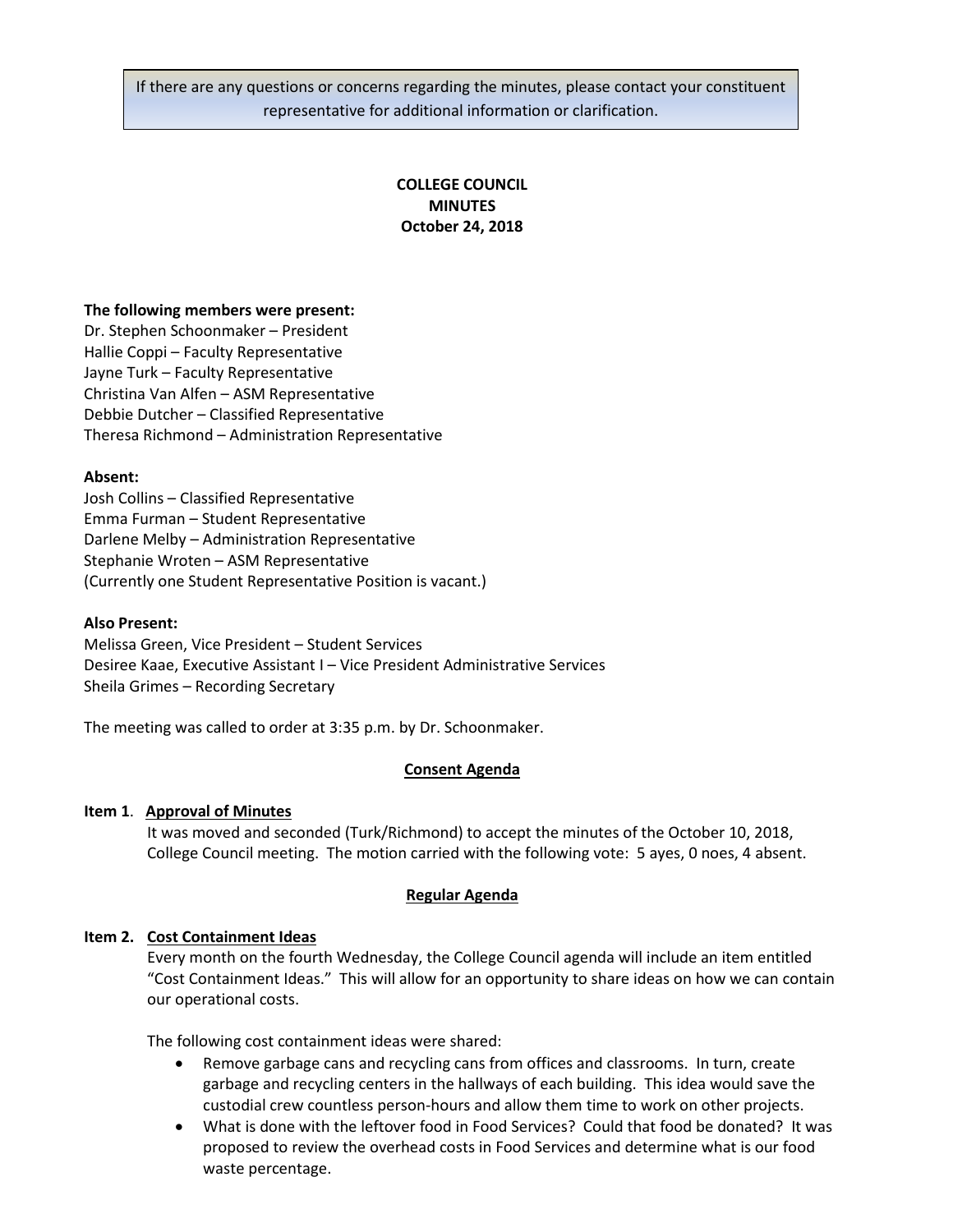# **Item 2. Cost Containment Ideas (Cont'd)**

- In lieu of contracting out for special services, explore the possibility of a flexible job description or a pre-determined working out-of-class agreement for staff members who have special skills outside of their job description.
- Grant funding should reimburse the District for any labor completed by a COS employee for a grant funded project.
- Improve efficiencies in regards to reissuing full-time and part-time faculty contracts.
- Human Resources will be applying for a Foundation Mini grant in which to purchase three iPad Pros for employees to access HireTouch in lieu of printing out application packets.
- Explore charging students a fee for using COS printers.
- Set all computers to automatically print two-sided.
- Explore flexible scheduling in lieu of hiring additional staff.

Dr. Schoonmaker encourage everyone to brainstorm with their constituent groups for additional cost containment ideas.

# **Item 3. Process for Board Policies/Administrative Procedures**

Desiree provided an overview of the process for updating and approving Board Policies and Administrative Procedures. This process is outlined in the following meeting materials which accompanied the agenda:

- Status of all Board Policies and Administrative Procedures (Chapter I through Chapter 7)
- Board Policies and Administrative Procedures Calendar for Review/Revision
- Board Policies and Administrative Procedures Annual Review and CCLC Updates
- BP/AP Annual Review/League Update Approval Tracking Form
- 2018-2019 Meetings to Approval AP's and BP's

# **Item 4. Revision of AP 2510 – Participation in Local Decision Making**

A rough draft of AP 2510 – Participation in Local Decision Making was distributed and reviewed.

The following amendments to AP 2510 were suggested:

- Under Section II, third paragraph, first sentence insert "agenda and" between viewable and minutes.
- Under Section V, first sentence and second sentence remove the two occurrences of the term "seniors."
- Under Section VII, first sentence, insert a space between CSEA and is. Second sentence insert "bargaining unit" after CSEA.
- Under Section VIII, second sentence, insert "bargaining unit" after Association.

Policy Reference Language will be checked against AP 2510 and brought back to the next College Council meeting for review. If anyone has any additional suggested edits please email them to Dr. Schoonmaker.

# **Item 5. Other**

# • **Future Agenda Items**

- *Employee Compensation*
- *Continuing work on BPs and APs*
- *Food Service Presentation – 11/14/201*
- *Review Nepotism Policy and Procedures (BP7/AP 7310)*